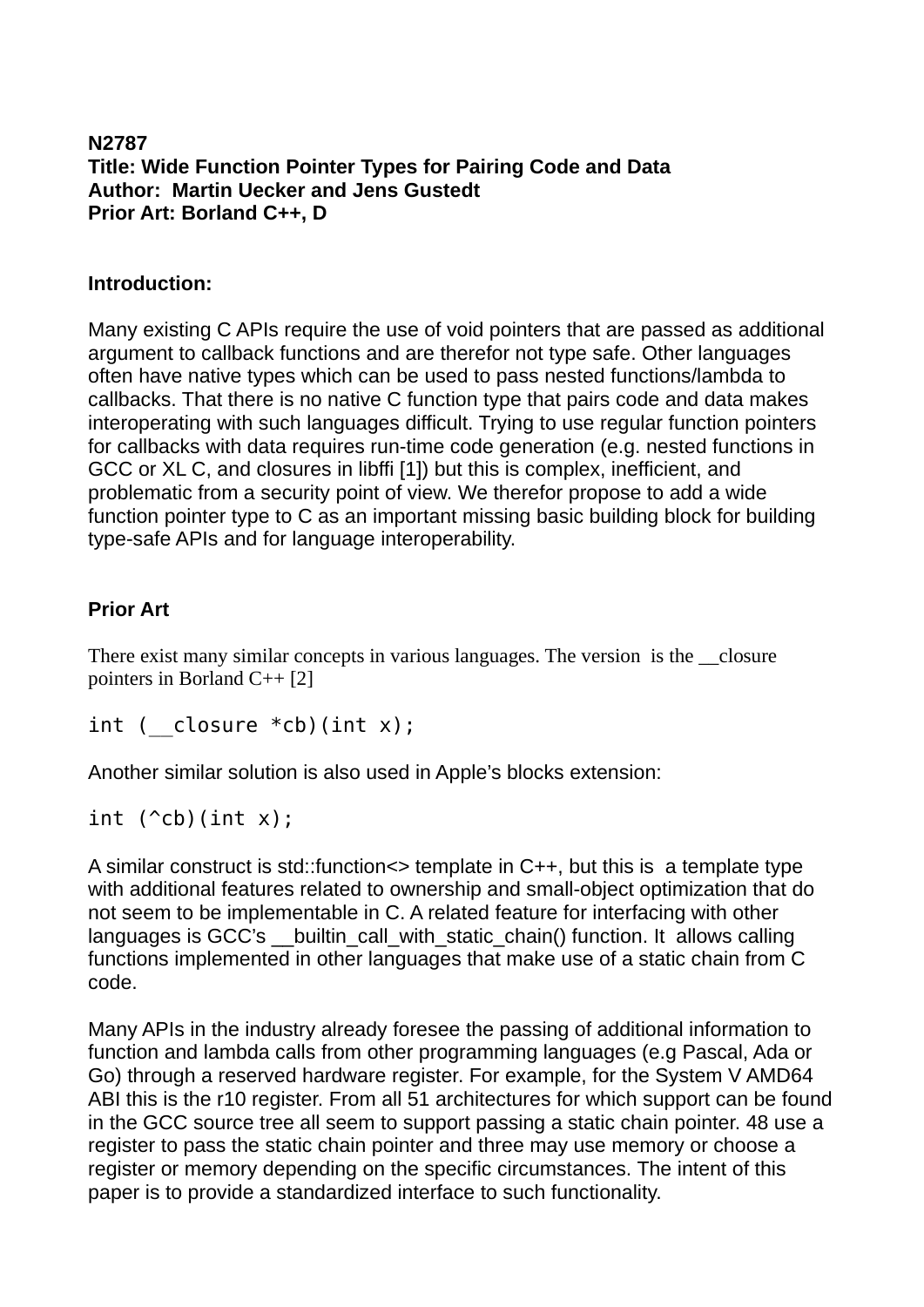# **Proposal**

We propose to add a wide function type similar to Borland C++ that pairs code and data (context). Pointers to such functions could then be used to call closures or callable objects from other languages. Such a pointer type could also be adopted by existing C extensions (blocks, nested functions) and be used in future C language extensions (e.g. lambdas) ensuring interoperability of APIs. A minimal proposal that would allow use of such pointers created in code from other languages could only add pointers to wide functions. To make this proposal useful also for programs written in C and to also capture some more functionality which now requires implementation-specfic assembler (as in libffi) or builtins (as in

builtin\_call\_with\_static\_chain), we also allow wide function definitions at file scope and add a simple API to manipulate the context of pointers to wide functions.

## **Alternatives**

Of course, users can implement their own structure type that combine code and data. But this has several downsides: 1. It can not be used with the standard ABI that uses a static chain register on most platforms. 2. It does not inter-operate with other languages while a new built-in type could be compatible with some existing ABIs. 3. Such a structure type would need to be defined for each function type separately. 4. Different libraries using such types would not be interoperabl. 5. Such type would not have implicit conversions that make it simple to integrate with existing code.

One could ask why implementations could not integrate the context pointer into existing function pointer types as the C standard does not require pointers to functions to have the same size as pointers to objects, or why the C pointer type could not point to a function descriptor that does include the context. In principle, this is possible and some platforms do exactly this. Unfortunately, for most platforms this would be an ABI breaking change. It also has run-time overhead which would then affect all function pointers.

#### **Implementation**

How such pointers are implemented would be left entirely to the implementation. However, a sample implementation of a wide function pointer would use an internal representation as a pair of a code pointer and a context pointer:

```
struct wide ptr t {
   void (*code)();
   void *context; 
};
```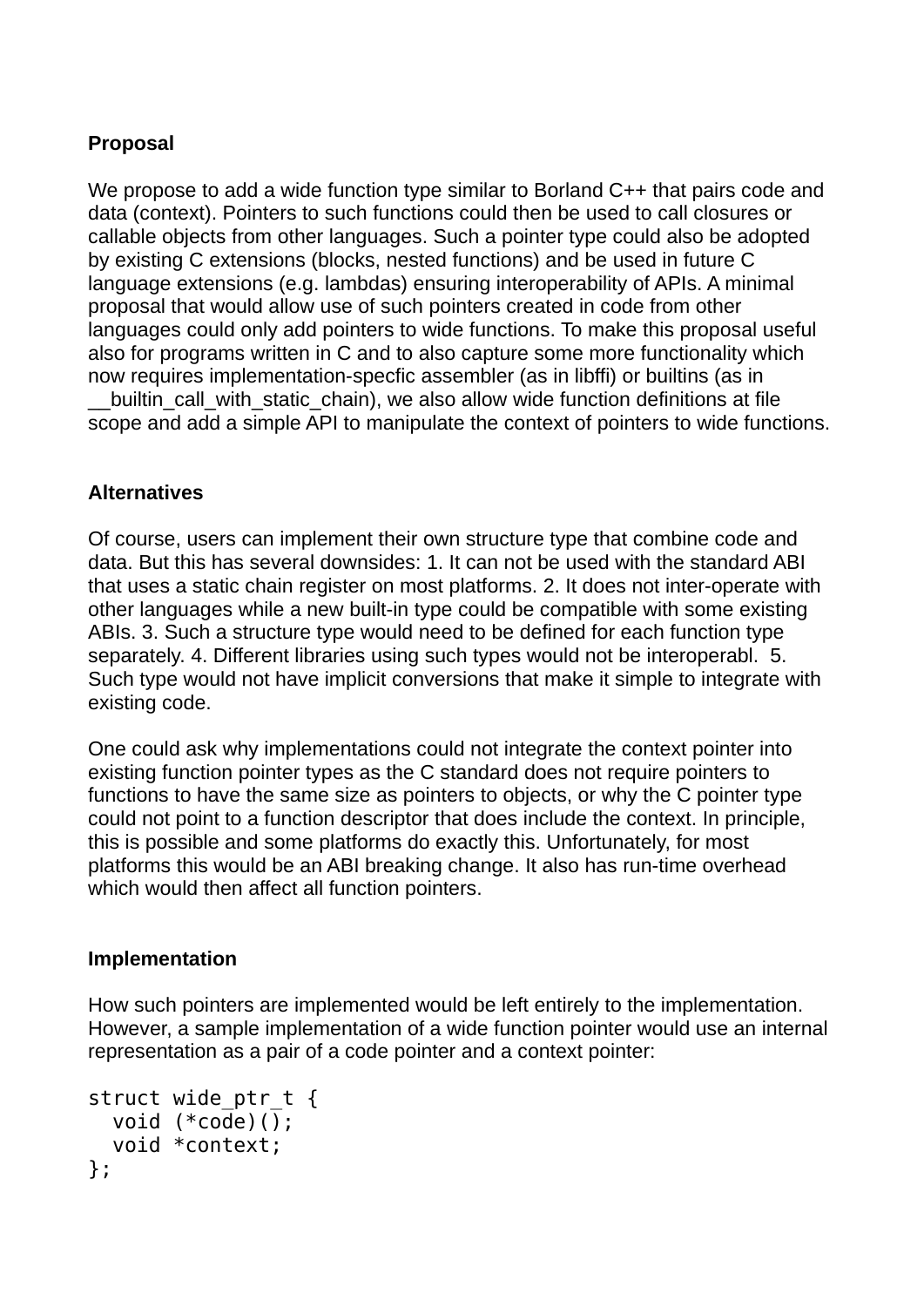We use here the type void(\*)() as generic function pointer in the internal representation, but the type exposed in the C language for the pointed-to function has full type information about the return type and the arguments. The proposed library extension would provide functions to read and set the context pointer.

When the function is called the context pointer is passed in an ABI-specific way to the machine code pointed to by code. Typically, the context pointer is loaded into the static chain register which is already reserved by the ABI on most architectures as it is used by other languages such as Pascal or Ada (when using C this has to be done today using compiler extensions such as \_builtin\_call\_with\_static\_chain). A regular function pointer can then be widened to a wide pointer simply by adding a NULL context pointer because loading this into the static chain register before calling a regular pointer would do no harm.

The feature is a powerful tool for interoperability as it can be adapted to call arbitrary callable entities in other languages from C regardless of the calling convention. The context pointer would point to the callable entity and the code pointer would point to some (compile-time) stub that knows how to call the entity with the right parameters.

#### **Proposed Semantics**

It is suggested to implement the new approach by introducing a qualifier that applies to functions, i.e. introduce a new wide-qualified function type. The general rules for such wide functions are the same as for regular functions. But introducing a new type for this allows us to introduce the extended functionality without changing the ABI of existing function pointer types. The use of a qualifier on functions is similar to how a qualifier on an object type would affect how an object is accessed during lvalue conversion and assignment. Similarly, a qualifier on a function would affect how a function is accessed, i.e. how it is called. We also need to specify the behavior for conversions: a regular function pointer can implicitly be converted to a wide function pointer (because this is a qualifier this works with existing language rules) and calling such a converted pointer should be allowed. Back conversion only yields a valid pointer if the wide function pointer was previously obtained by converting a regular function pointer, otherwise the behavior is undefined because the context has been lost. Two wide function pointers compare equal if and only if both code and context pointers compare equal in line with the idea that the context is part of the identity of a wide function.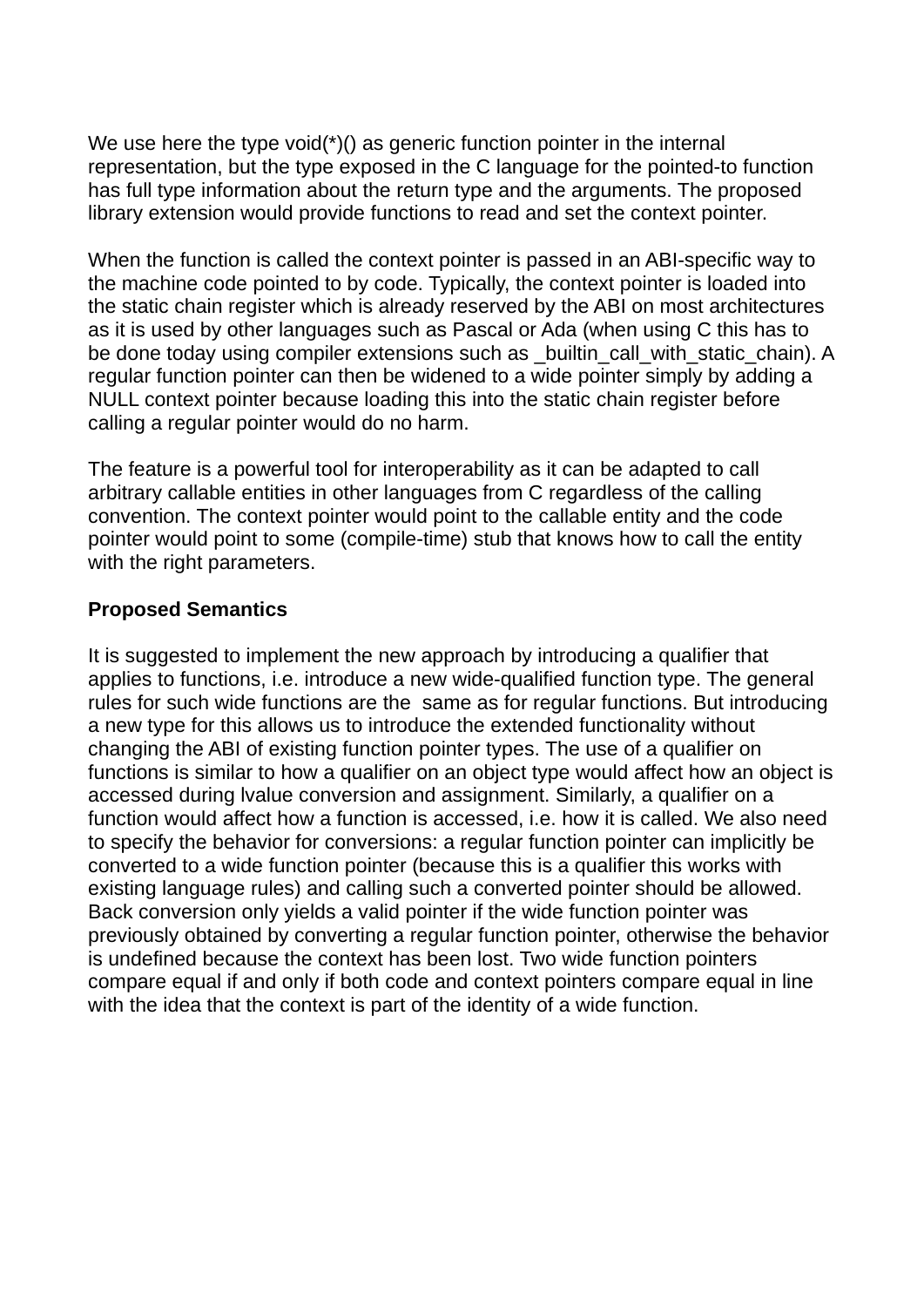# **Proposed Syntax**

It is proposed to add a new keyword Wide as a qualifier. Possible other names for the qualifier which could be considered are Closure, Callback, Delegate,

Although this is currently useless, a qualifier can already be added to a function using a typedef:

```
typedef int foo_t(void);
const foo const t* ptr;
Wide foo wide t *ptr
```
For convenience, we could extend the syntax for qualifiers to allow a qualifier to be added inside brackets (inspired by Borland C++ \_Closure keyword):

int (  $Wide *ptr)$  (void);

For consistency, we suggest to then also allow this for other qualifiers, e.g.

int (const  $*x$ )[3];

Alternatively, we could allow adding qualifiers to a function on the right (as C++ already allows for member functions).

```
int (*ptr)(void) Wide;
```
(The library part in the proposed wording assume the first syntax extension as proposed in Change 2a. If Change 2b is adopted instead, the examples need to be editorially changed accordingly).

## **References**

[1] <https://sourceware.org/libffi/>

[2] <http://docwiki.embarcadero.com/RADStudio/Sydney/en/Closure>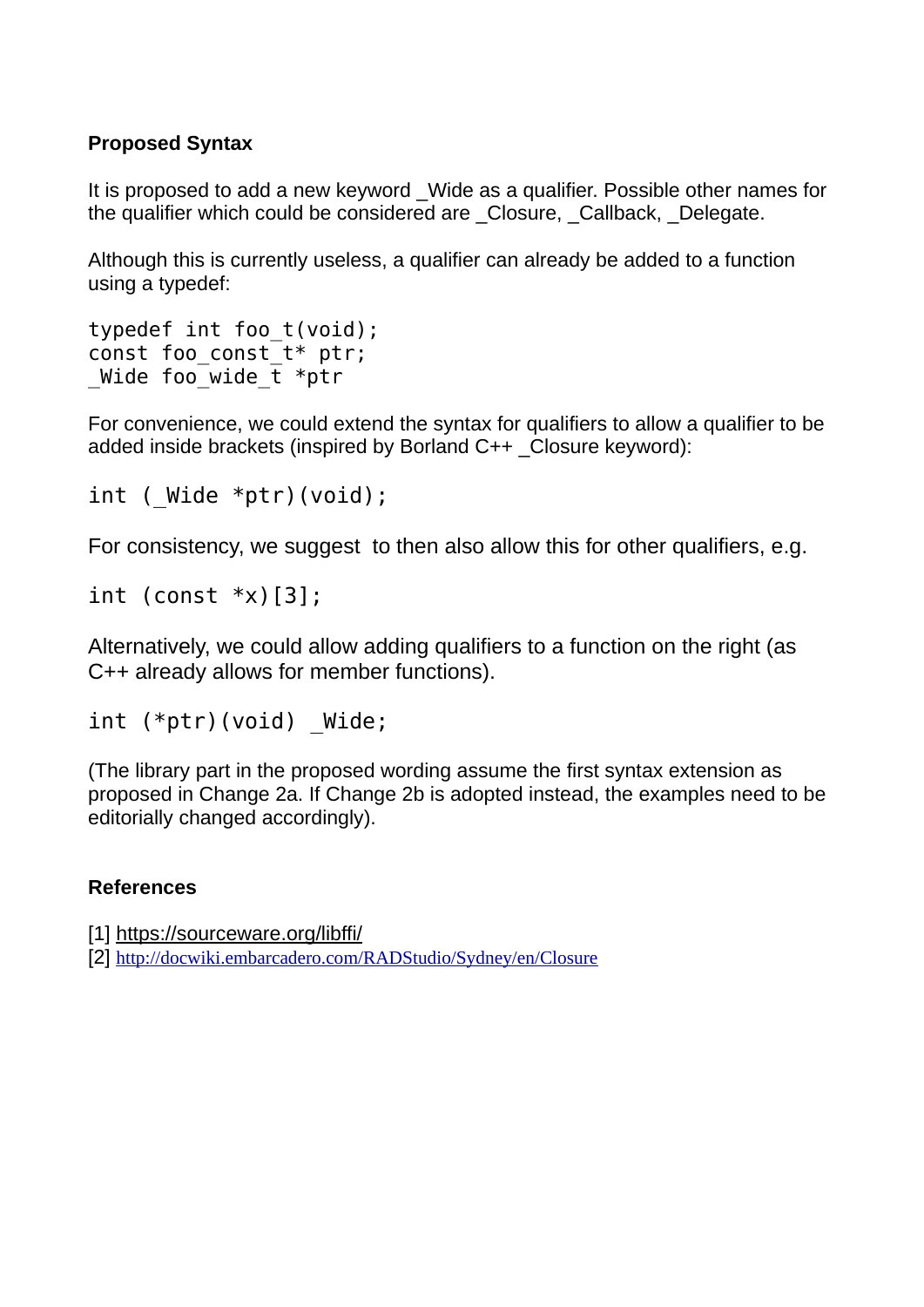# **Proposed Wording**

# **Change 1 (adding the \_Wide qualifer)**

6.2.5 Types

(editorial note: insert after 29) **30 A \_Wide qualifier specifies a wide function type. XXX)**

(editorial note: footnote) **XXX) Wide function types require implementation-specific calling conventions for setting up the context.** 

#### 6.3.2.3 Pointers

8 A pointer to a function of one type may be converted to a pointer to a function of another type and back again; i**f the type pointed to by the intermediate pointer has all qualifiers of the original pointer, t**he **result back converted pointer** shall compare equal to the original pointer, otherwise the behavior is undefined. **If a converted pointer is used to call a function whose type is not compatible with the referenced type, the behavior is undefined..**

#### 6.5.2.2 Function calls

9 If the function is defined with a type that is not compatible with the type (of the expression) pointed to by the expression that denotes the called function, the behavior is undefined, **except that an expression with a wide-qualified type can be used to call a function with the the corresponding unqualified type.**

## 6.7.3 Type qualifiers

1 Syntax

type-qualifier: const restrict volatile \_Atomic **\_Wide**

## **Constraints**

(editorial note: insert after 4) **5** The type modified by the Wide qualifier shall be a function type.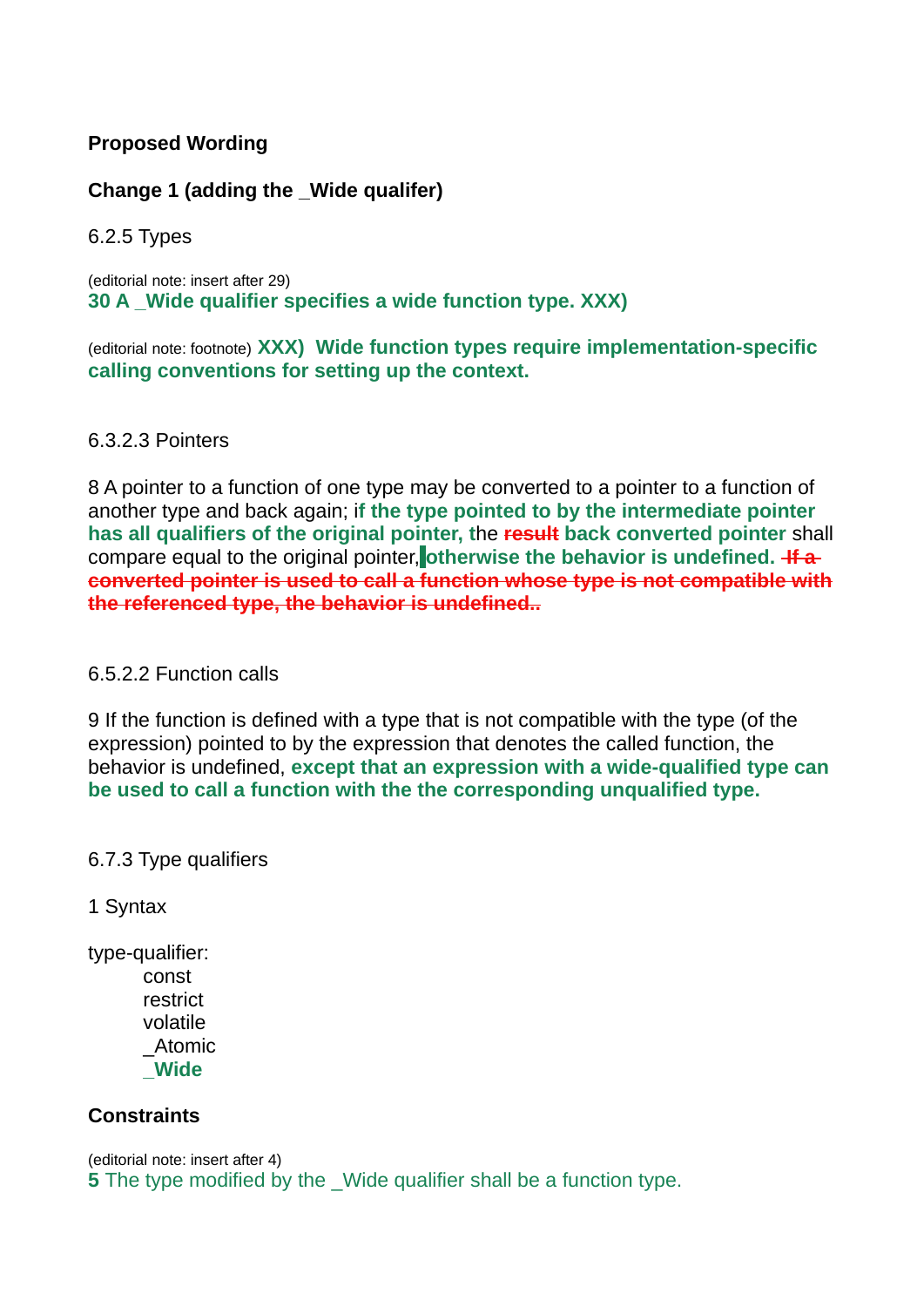#### **Semantics**

**6** The properties associated with qualified types are meaningful only for expressions that are lvalues or that designate functions. 143)

(editorial note: insert after old 10)

**12** A wide function is identified by a function definition and a context of type pointer to void. An identifier of a wide function definition at file-scope which is used outside the scope of the definition refers to a wide function where the context equals a null pointer. If the identifier is used inside the scope of the definition itself, it refers to the wide function which is currently called. YYY)

(editorial note: footnote) YYY) Thus, wide functions where the context pointer does not compare equal are different functions. A recursive call to a wide function calls the same wide function, i.e. the wide function with the same function definition and context.

**17 Example 4** The following example illustrates how an old C API can be used underneath a new interface using a pointer to a wide function.

```
typedef void callback(void *data, int x);
extern void some api old(callback *x, void *data);
static void stub(void *data, int x)
{
 wide callback **cbp = data;
  (*cbp)(x);}
void some api new(wide callback *cb)
{ 
  some api old(stub, &cb);
}
```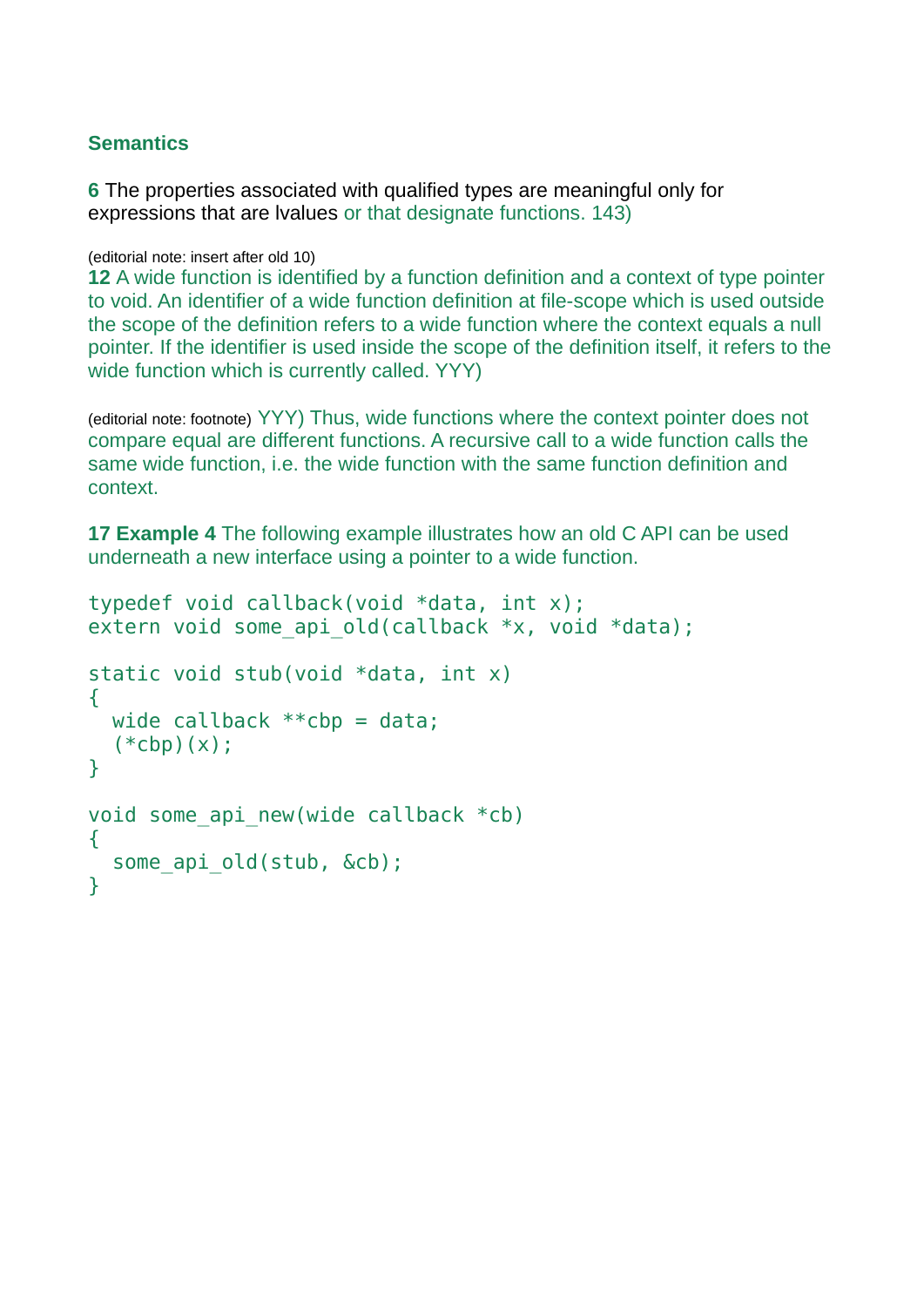# **Change 2a (extended qualifier syntax - generic)**

6.7.6 Declarators

**Syntax** 1

direct-declarator:

identifier attribute-specifier-sequence<sub>opt</sub> ( **type-qualifier-listopt** declarator ) array-declarator attribute-specifier-sequence<sub>opt</sub> function-declarator attribute-specifier-sequence<sub>opt</sub>

6 If, in the declaration " T D1 ", D1 has the form

 $(D)$ 

then ident has the type specified by the declaration " T D ". If D includes qualifiers, then type specified for ident is the corresponding qualified type. Thus, a declarator in parentheses is identical to the unparenthesized declarator, but the binding of complicated declarators may be altered by parentheses.

# **Change 2b (extended qualifier syntax – functions)**

function-declarator:

direct-declarator ( parameter-type-list opt ) **type-qualifier-listopt**

## **Change 3 a+b (lambdas)**

This change is conditional on the acceptance of lambdas in C23.

#### **6.3 Conversions 6.3.2.4 Lambda values**

A lambda value explicitly or implicitly converts to a pointer to wide function that has a compatible return type and a parameter list with the same order of compatible types. The pointer that is the result of such a conversion shall not be used with the wide set context generic function, see XXX.2.YYY) If the operand of the conversion is a function literal, the pointer is valid for the rest of the execution; if it is an lvalue of closure type, the pointer is valid until the end of the lifetime of the underlying closure object;

(for change 3a:) otherwise the pointer is valid until the end of the full expression in which the conversion occurs.

(for change 3b:)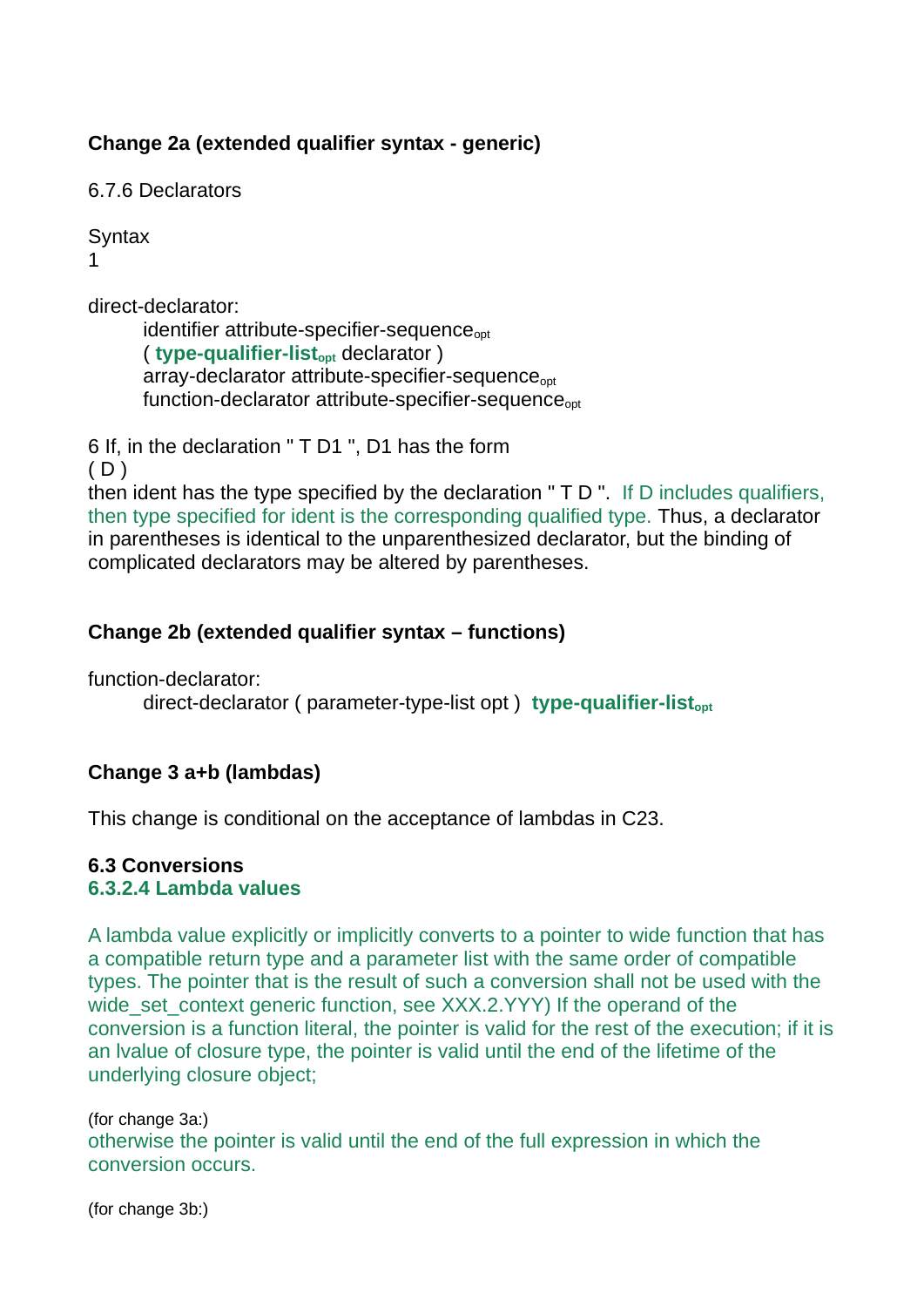otherwise the pointer is valid until the end of the enclosing block, if any, or for the whole execution if the evaluation is performed in file scope.

YYY) Two pointers to wide function that are the result of different evaluations and conversion of the same closure expression may or may not compare equal., depending for example if the translator is able to prove that the values of captures are the same for any evaluation of the closure.

# **Example**

```
int foo(x, y){
 int (wide* f)(int) = [y](int x) { return x + y; };
 int r = f(x + 3);
   return r;
} // lifetime of lambda ends
```
# **6.5.3.2 Address and indirection operators**

3 … If the operand of an address operator is a lambda value, the lambda value is converted to a wide function pointer of the appropriate type, see 6.3.2.4.

# **Change 4 (library)**

## **XXX Wide functions <stdwide.h>**

**1** The header <stdwide.h> declares two generic functions and the macro

wide

that expands to Wide.

2 In the following descriptions of the generic functions declared in the <stdwide.h> header T refers to an unqualified function type.

3 It is unspecified whether any generic function declared in <stdwide.h> is a macro or an identifier declared with external linkage. If a macro definition is suppressed in order to access an actual function, or a program defines an external identifier with the name of a generic function, the behavior is undefined.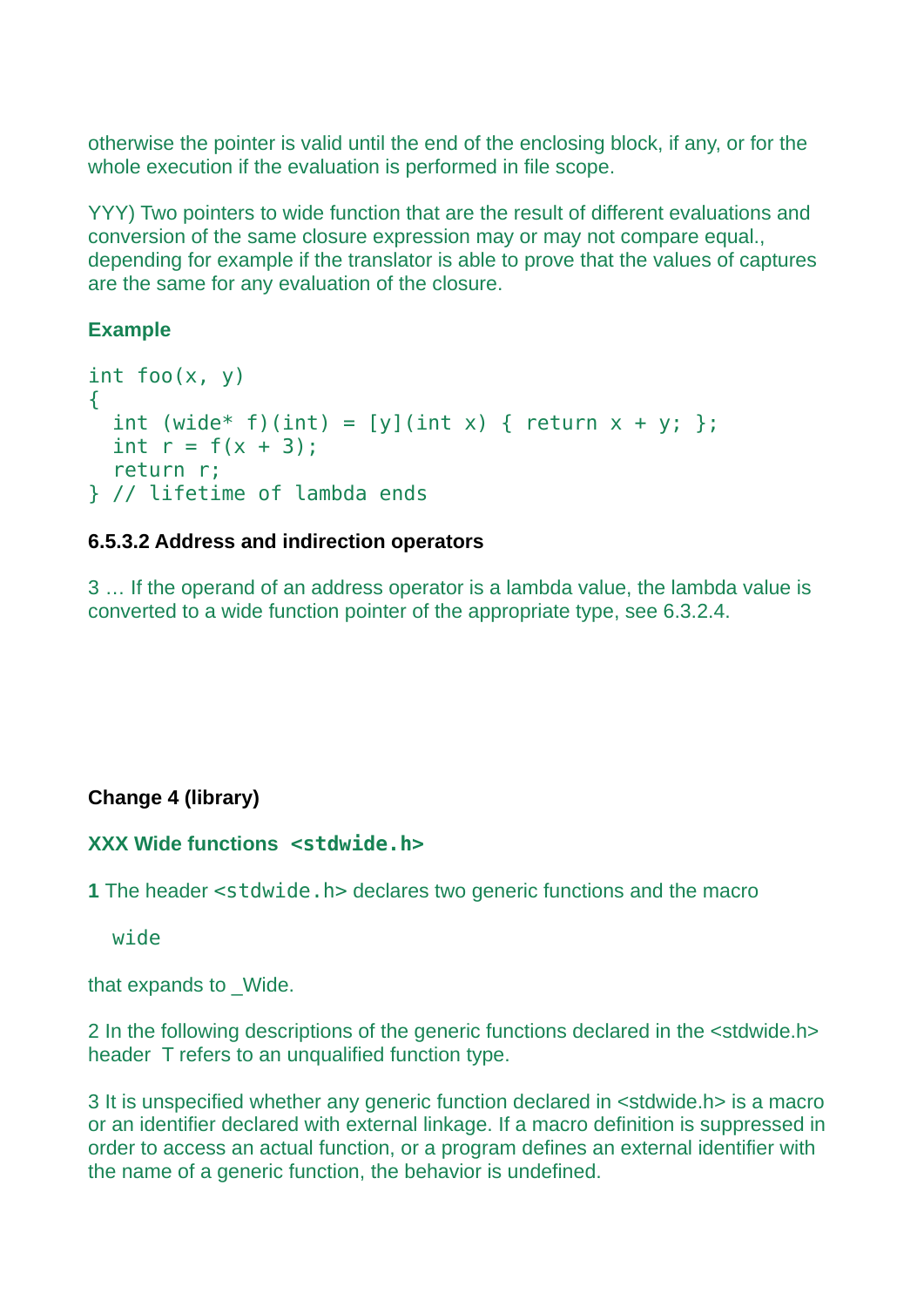# **XXX.1 The wide\_get\_context generic function**

# **Synopsis**

#include <stdwide.h> void\* wide get context(wide  $T$  \*ptr);

## **Description**

The wide get context generic function returns the context of the wide function pointed to by ptr. If ptr is a null pointer, a null pointer is returned. If a pointer to an unqualified function is converted to a pointer to a wide function and then passed to wide get context, a null pointer is returned.

#### **Returns**

The wide get context generic function returns the context pointer or a null pointer.XXX)

(editorial note: footnote) XXX) If the wide\_get\_context generic function is called inside the scope of a wide function definition with its identifier as argument, a pointer to its current context is obtained (cf. 6.7.3).

## **Example**

```
struct bar { int y; };
int (wide foo)(int x)
\mathcal{L}struct bar *context = wide get context(foo);
   return x + context->y;
}
```
#### **XXX.2 The wide\_set\_context generic function**

## **Synopsis**

```
#include <stdwide.h>
wide T* wide_set_context(wide T *ptr, void *context);
```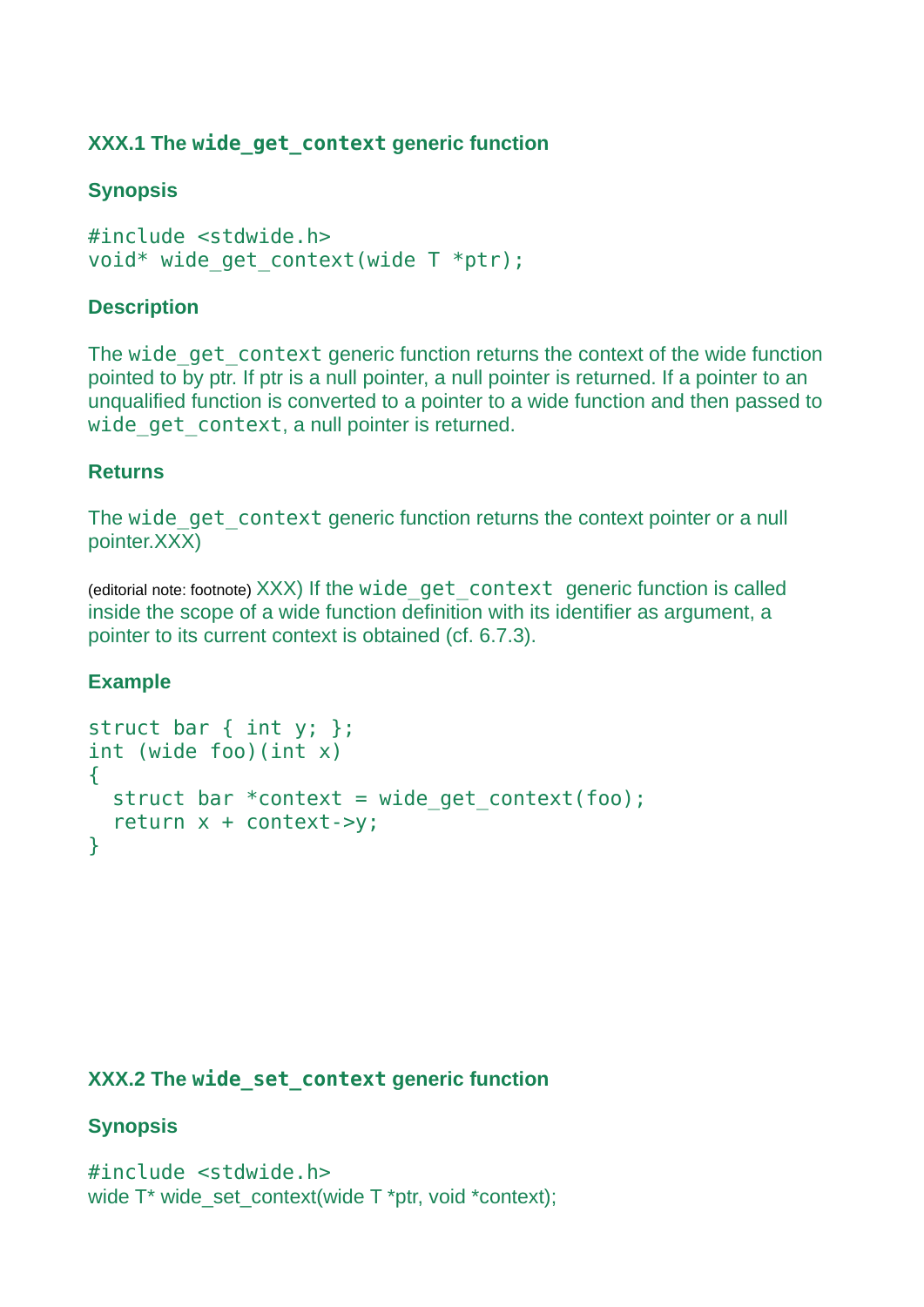# **Description**

The wide set context generic function returns a pointer to a wide function based on the wide function pointed to by ptr with the context changed to the value provided in the second argument.ZZZ) If a pointer to an unqualified function is converted to a pointer to a wide function and then passed to wide\_set\_context, the behavior is undefined. If ptr is a null pointer, a null pointer is returned.

ZZZ) The returned pointer is unique as long as the value passed to context is unique. If the wide set context generic function is called twice such that the arguments refer to the same wide function and the same object, the two return values compare equal.

#### **Returns**

The wide set context generic function returns a pointer to a wide function or a null pointer.

**Example 1** The following example illustrates the use of a C function interface which takes a pointer to void as context using a new C API that makes use of a wide function type.

```
typedef void callback(void *data, int x);
extern void some api new(wide callback cb);
struct stub data {
   callback *cb;
   void *data;
\mathcal{E}:
static void (wide stub)(int x)
\{struct stub data* context = wide get context(stub);
   context->cb(context->data, x);
}
extern void some api old(callback *cb, void *data)
{ 
  struct stub data context = { cb, data };
  some api new(wide set context(stub, &context));
}
```